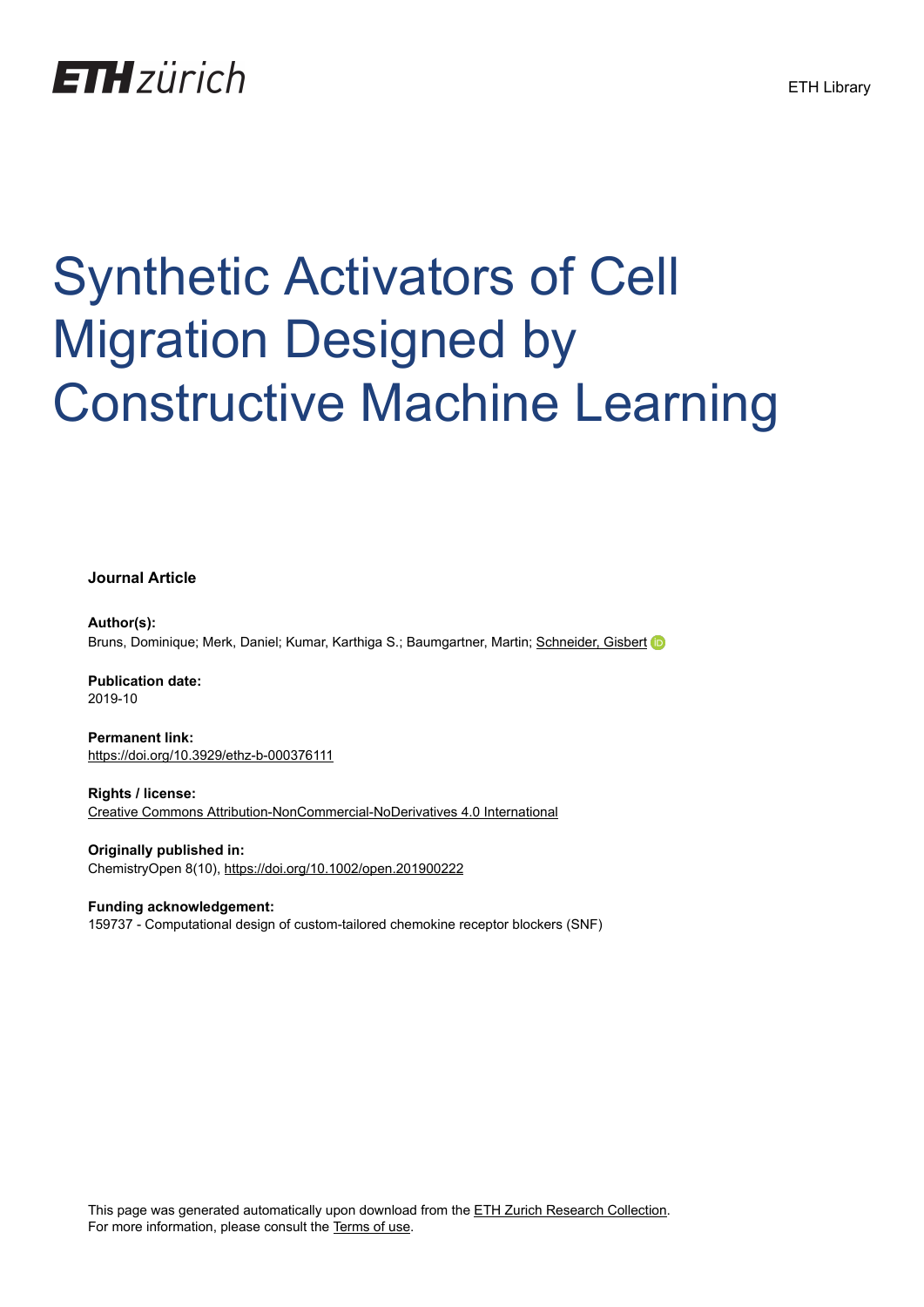



### **Synthetic Activators of Cell Migration Designed by Constructive Machine Learning**

[Dominique](http://orcid.org/0000-0002-6058-4509) Bruns,<sup>[a]</sup> Daniel Merk,<sup>[a]</sup> Karthiga Santhana Kumar,<sup>[b]</sup> Martin Baumgartner, \*<sup>[b]</sup> and Gisbert Schneider\*[a]

Constructive machine learning aims to create examples from its learned domain which are likely to exhibit similar properties. Here, a recurrent neural network was trained with the chemical structures of known cell-migration modulators. This machine learning model was used to generate new molecules that mimic the training compounds. Two top-scoring designs were synthe-

#### **1. Introduction**

The collection of methods enabling computational de novo design has recently been expanded by techniques utilizing machine learning, rather than explicit chemical transformations, for the construction of potentially novel molecules.<sup>[1,2]</sup> Certain classes of artificial neural networks, especially recurrent neural networks (RNN), are particularly suitable for this purpose.<sup>[3-6]</sup> These machine learning models are trained with collections of chemical structures, often represented as SMILES strings.[5] After successful training, an RNN can sample new SMILES strings from the learned training data distribution, such that the generated molecules possess features of the training compounds.

We previously applied an RNN with long short-term memory cells (LSTM<sup>[7]</sup>), which was trained with bioactive small molecules from ChEMBL,<sup>[8,9]</sup> and by fine-tuning with small sets of known bioactives (transfer learning), reoriented to generate target-specific compounds. Prospective applications demonstrated that nuclear receptor modulators and natural-productinspired bioactive molecules which were synthetically accessible and confirmed as having in vitro activity against the desired targets, could be obtained using this approach.<sup>[10,11]</sup> Here, we apply this constructive machine learning approach to the computational design of cell migration modulators.

sized, and tested for functional activity in a phenotypic spheroid cell migration assay. These computationally generated small molecules significantly increased the migration of medulloblastoma cells. The results further corroborate the applicability of constructive machine learning to the de novo design of druglike molecules with desired properties.

Small molecules affecting cellular migration and chemotaxis are of interest both as tool compounds for studying the metastatic behavior of malignant cells, and as potential drugs, e.g. for stem cell mobilization.<sup>[12]</sup> The often-complex biochemical networks controlling these processes are known to heavily involve the chemokine receptors.<sup>[13]</sup> These regulate a range of signaling pathways with G-protein or arrestin dependent branches, in a manner dependent on receptor polymerization state.<sup>[14,15]</sup> The G-protein coupled receptors (GPCRs) and their endogenous chemokine ligands are vital for immunoregulation and have also been linked to cancer pathology and prognosis.<sup>[16,17]</sup> The chemokine CXCL12, and its receptors CXCR4 and ACKR3, plays a central role in the metastasis of malignant cells.[18,19] CXCR4 antagonists have been developed as cell migration modulators, including the approved drug Plerixafor (AMD3100) for stem cell mobilization. $^{[12]}$ 

Here, we use a constructive RNN model<sup>[5]</sup> to generate small molecule cell migration inducers. A pre-trained RNN was finetuned with a set of known chemokine receptor ligands. The candidate molecules suggested by the constructive machine learning approach were prioritized based on their pharmacophore similarity to the fine-tuning set, and two of the de novo designs were synthesized. These compounds induced pronounced medulloblastoma cell migration in a phenotypic spheroid invasion assay (SIA).<sup>[20]</sup> RNAi mediated knockdown of CXCR4 abrogated the migration-inducing effects, indicating the relevance of this chemokine receptor for the observed phenotypic activity. These results corroborate the applicability of constructive machine intelligence to the task of generating new molecules with desired biological activity.

#### **2. Results and Discussion**

For computational de novo design of cell migration inducers we employed a pre-trained RNN model that had successfully been used for generating bioactive new chemical entities in previous studies.<sup>[10,11]</sup> This model was fine-tuned by transferlearning using a collection of compounds exhibiting CXCR4

<sup>[</sup>a] *Dr. D. Bruns, Dr. D. Merk, Prof. Dr. G. Schneider ETH Zurich, Department of Chemistry and Applied Biosciences, Vladimir-Prelog-Weg 4, CH-8093 Zurich, Switzerland E-mail: gisbert.schneider@pharma.ethz.ch*

<sup>[</sup>b] *Dr. K. Santhana Kumar, PD Dr. M. Baumgartner Pediatric Neuro-Oncology Research Group, Department of Oncology, Children's Research Center, University Children's Hospital Zurich, Lengghalde 5, CH-8008 Zurich, Switzerland E-mail: martin.baumgartner@kispi.uzh.ch*

Supporting information for this article is available on the WWW under <https://doi.org/10.1002/open.201900222>

*<sup>©</sup> 2019 The Authors. Published by Wiley-VCH Verlag GmbH & Co. KGaA. This is an open access article under the terms of the Creative Commons Attribution Non-Commercial NoDerivs License, which permits use and distribution in any medium, provided the original work is properly cited, the use is non-commercial and no modifications or adaptations are made.*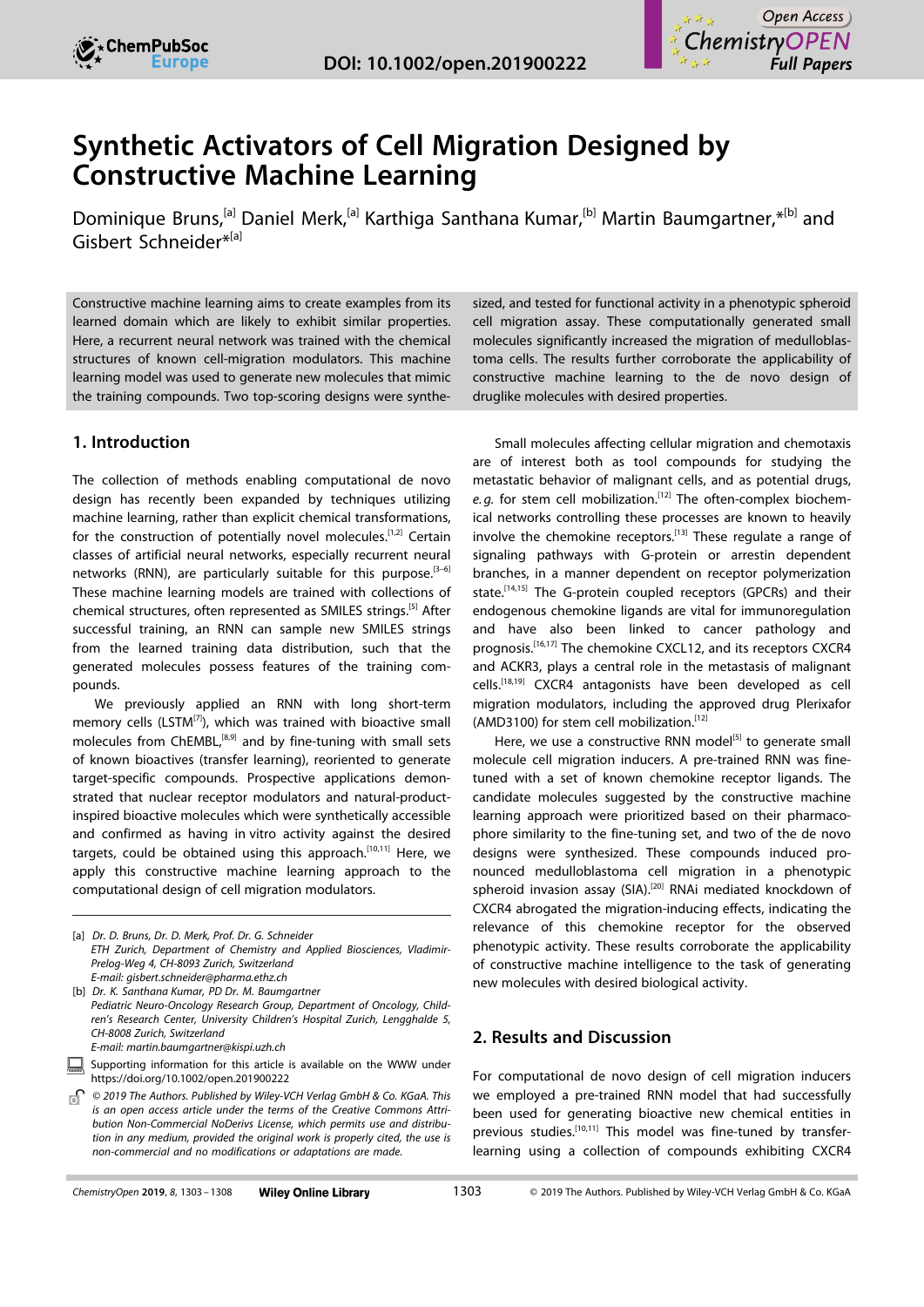

antagonistic activity in a variety of in vitro test systems with a potency threshold of *<*1 μM ("template" collection). As the RNN was pre-trained on SMILES strings with a maximum length of 74 characters, this cutoff was also applied to the template collection (Figure S1). To promote structural diversity in the computer-generated molecular structures, the templates were selected to avoid bias towards certain scaffolds. For the most frequently occurring atom scaffolds (Murcko scaffolds)<sup>[21]</sup> (where the scaffolds were contained in at least eight of the known CXCR4 antagonists), the three most active molecules were selected for RNN fine-tuning, and from the scaffolds with two to eight representatives, the two most active compounds were included. The fine-tuning set contained 25 structurally diverse molecules with annotated CXCR4 antagonistic bioactivity<sup>[22-30]</sup> (Table S1). Of these 25 molecules, two had previously been assessed for CXCL12-induced cell migration inhibition, one of which had an activity ( $IC_{50}$ ) of 58 nM.<sup>[22]</sup>

After transfer learning, a total of 1000 SMILES strings were sampled from the fine-tuned RNN model, of which 911 were chemically valid and 792 were unique. To prioritize compounds for synthesis and in vitro pharmacological evaluation, we analyzed the pharmacophore similarity of the designs and the templates using the Chemically Advanced Template Search (CATS) descriptors.[31] CATS descriptors represent chemical structures by means of topologically cross-correlated pharmacophore features.[31] The de novo molecular designs were ranked according to their decreasing average distance to the 25 template molecules used for model fine-tuning. Compounds **1** and **2** were selected for synthesis based on their ranking position and building block availability.

Compound **1** was prepared from the commercially available building block **3** in a linear three-step strategy with 68% overall yield (Figure 1). A two-step Staudinger reaction involving the formation of azide **4** from alcohol **3** followed by reduction with triphenylphosphine/water afforded intermediate tetrahydroisoquinoline-8-amine (**5**). Subsequent reaction of **3** with 2-phenylacetyl chloride (**6**) yielded compound **1**. Since the generative model was not trained to capture stereochemical information, this aspect was also not considered in the synthesis of **1**. Compound **2** was synthesized from isocyanate **7** and amine **8** under microwave irradiation in a single step (Figure 1).



**Figure 1.** Synthesis of computer-generated designs **1** and **2**. *Reagents & conditions*: a) MsCl, NaN<sub>3</sub>, 4-DMAP, CH<sub>2</sub>Cl<sub>2</sub>, DMF, -4 °C→rt, 4 h, 82%; b) PPh<sub>3</sub>, H<sub>2</sub>O, THF, rt, 16 h, 90%; c) 2-phenylacetyl chloride (6), 4-DMAP, THF, 0 °C→rt, 60 min., 92%. d) neat, μw 80°C, 1 h, 75%.





**Figure 2.** Phenotypic spheroid invasion assay (SIA). (a) Examples of microscopy images showing the effects of compounds **1** and **2**, the untreated control, and AMD3100. (b) Activity of computational designs **1** and **2** in the SIA. CXCR4 antagonist AMD3100 for comparison. Cell migration was induced by compounds **1**, **2**, and the known CXCR4 antagonist AMD3100. This effect was abrogated by siRNA mediated CXCR4 silencing. Non-targeting (nt) siRNA had no effect. Results are given as *mean*�S.E.M.; *N*=3 independent repetitions with *n*=3 technical replicates each; \**p<*0.05, \*\**p<*0.01, \*\*\**p<*0.001 (one-way ANOVA with Kruskal-Wallis test).

To study the effects of compounds **1** and **2** on cell migration, we employed a phenotypic spheroid invasion assay $^{20}$ (Figure 2) with a medulloblastoma cell line (DAOY) expressing CXCR4 (Figure S2). In this system, the CXCR4 antagonist AMD3100 induced significant cell migration which was abrogated by siRNA-mediated silencing of the GPCR. Non-targeting siRNA had no effect. These results suggest a CXCR4-dependent pro-migratory function of AMD3100. Apparently, this effect of AMD3100 is phenocopied when compounds **1** or **2** are applied. Both compounds dose-dependently induced cell migration with greater efficacy than AMD3100 (Figure 2b).

Silencing of CXCR4 by RNAi abolished the activity of AMD3100 as well as designs **1** and **2** (Figure S3), thereby confirming the involvement of this chemokine receptor in the observed effects. Closer inspection of cell migration activators **1** and **2** in a functional assay for CXCR4-mediated effects on cAMP levels revealed no activity at 50 μM, thus not showing AMD3100's inhibitory effect on cAMP production. Of note, the RNN fine-tuning set contained compounds that induce calcium mobilization through CXCR4, and exert anti-HIV activity. Our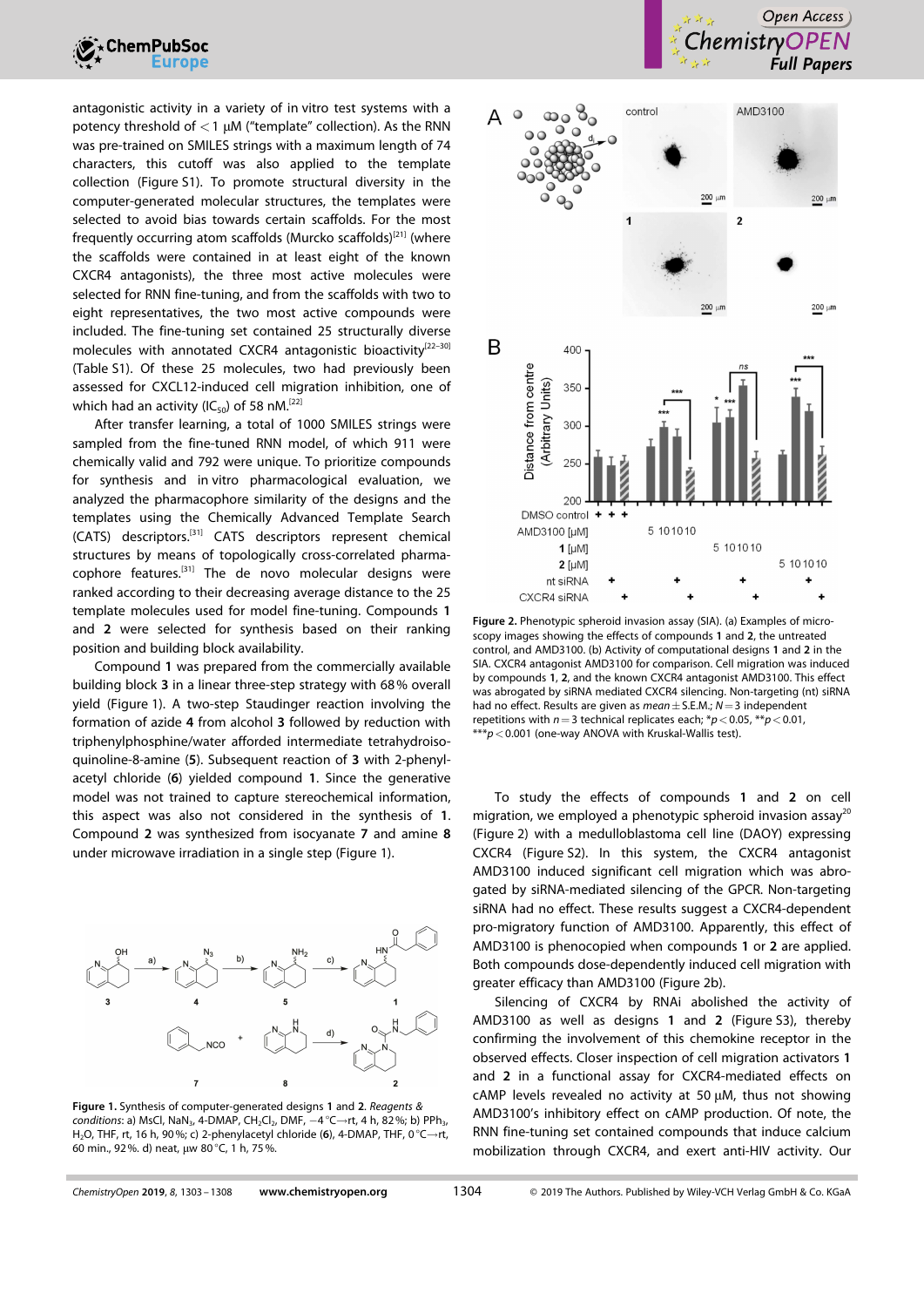

in vitro tests, in contrast, were focused on compound effects on intracellular cAMP levels, and on cell mobility. The discrepancy between the observed readouts suggests that, at least partially, other, CXCR4-dependent pathways are responsible for the observed effects of cell migration activators **1** and **2**.

In an attempt to assess the potential co-involvement of other target proteins in the observed effects of **1** and **2** on cell migration, we predicted off-targets for both compounds with the SPIDER<sup>[32]</sup> and TIGER<sup>[33]</sup> software programs. These computational tools employ pre-trained self-organizing maps to identify pharmacophore similarities in query compounds with known reference ligands of pharmacological targets.<sup>[33]</sup> The predicted targets were assessed for their potential involvement in cell migration or chemotaxis according to the respective Gene Ontology<sup>[34,35]</sup> definitions. Positively predicted targets with known relevance in cell migration, and which are expressed in the DAOY cells used in the phenotypic assay, were selected for the further in vitro characterization of compounds **1** and **2** (Figure 3, Table S2). While no relevant activities ( $\geq$  25% effect at 50 μM) were observed for compound **1**, compound **2** slightly modulated the GPCRs somatostatin sst1, dopamine receptor D2S and chemokine receptor CCR10. The most prominent activity of **2** (partial agonism) was observed for the D2S receptor. This preliminary observation is in agreement with the known importance of dopamine D2 receptors in cancer cell migration and invasion<sup>36</sup>. This working hypothesis is further supported by target predictions with TIGER software for the RNN fine-tuning set of compounds. Three (12%) of these CXCR4 modulators were also predicted to interact with dopamine receptors, specifically with D2 and D3 subtypes.

#### **3. Conclusions**

The neural network employed for compound design was able to capture activity-relevant features from a collection of template compounds and autonomously construct new molecules with the desired bioactivity. The computer-generated compounds **1** and **2** were synthetically accessible with standard chemistry in rapid procedures and with high yields. Both tested compounds achieved the desired phenotypic effect and provide starting points for the systematic development of synthetic cellmigration modulators. Thus, in addition to generating molecules with isofunctional activity on a well-defined protein target, as shown previously, the machine learning approach was capable of generating de novo designs with isofunctional phenotypic effects. This result further corroborates the potential of constructive machine learning to provide innovative chemical hypotheses for drug discovery.

#### **Experimental Section**

**Technical implementation**. The RNN model was implemented in Python (3.6.1), using Tensorflow (1.4.1) and Keras (2.0.8) libraries. The generative runs were executed on a medium-grade Linux Workstation (Ubuntu 16.04) equipped with Intel(R) Core(TM) i7- 6850 K CPU (3.60GHz, 32Gb DDR4 RAM), and a NVIDIA 1080 Ti 12GB







**Figure 3.** Functional profiling of compounds **1** and **2** on proteins involved in the regulation of cell migration. Data are presented as the mean of two technical replicates. Activities exceeding 25% were considered relevant. Compound **2** activated dopamine D2S receptor (47%), antagonized CCR10 (31%) and activated sst1 receptor (28%). No relevant activities were observed for compound **1**. Individual activity values are presented in Table S2.

IM

(ASUS ROG) consumer-grade GPU. All further calculations were performed on Macintosh Workstation (OS X Yosemite, 10.10.5, 2× 2.26 GHz Quad-Core Intel Xeon with 48GB memory). MOE 2016.08 (The Chemical Computing Group, Montreal, Canada) was used for the standardization of molecules. Murcko scaffolds $^{21}$  were described using Python (3.5.3) with RDKit (2016.03.4), seaborn (0.7.1), matplotlib (2.0.0) and pandas (0.19.3) libraries.

**Recurrent neural network**. The general model structure and model training was performed as described in our earlier work.<sup>[5]</sup> Finetuning of the model was performed for five epochs using the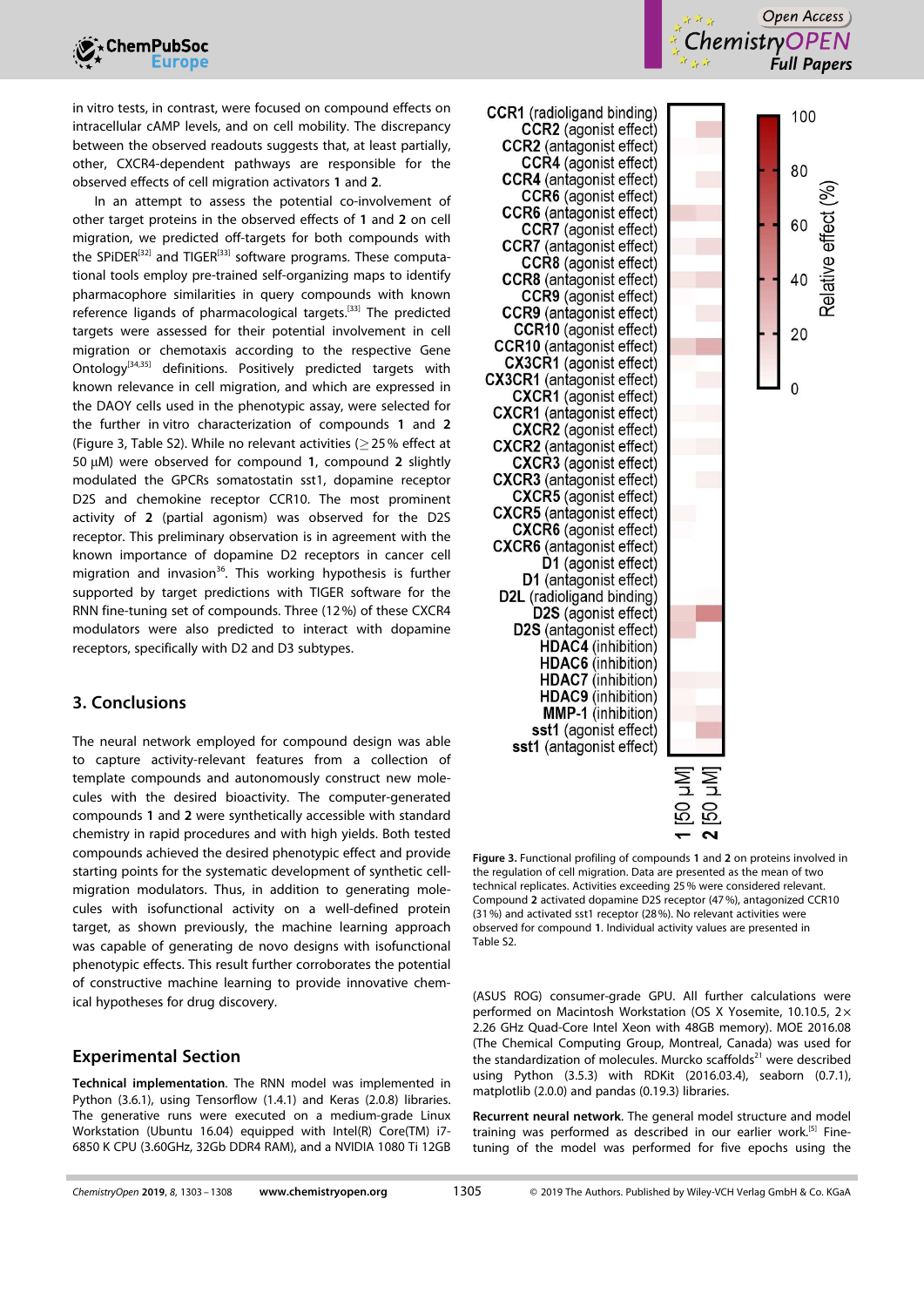



template collection of CXCR4 ligands. Stereochemical information was not taken into account during RNN training and fine-tuning.

**Training data**. The ChEMBL dataset used for the RNN training is described in ref.<sup>5</sup>. For model fine-tuning, CXCR4 ligands were selected from several sources.[8,9,22–30,37–41] Compounds were considered if they were reported as active in a functional assay with a potency *<*1 μM. In case several activities for one compound were reported, the strongest activity was kept. The molecular structures were canonicalized using MOE2016.

**CATS descriptor**. Chemically advanced template search (CATS) is a 2D descriptor encoding pharmacophoric features dependent on topological distances.[31] All computationally generated molecules and scaffolds were standardized to be neutral. CATS descriptors<sup>[31]</sup> were calculated using in-house software (SpeedCATS, implemented as Knime (2.12.02) node) with default parameterization (distance= 10, scaling  $=$  'types').

**Scaffold analysis**. Molecules were neutralized using MOE 2016.08. Murcko decomposition was performed, keeping the atomic information but generalizing the compound to a framework $21$ . The RDKit library function MurckoScaffold.GetScaffoldForMol() in python3 was used.

**SPiDER target prediction**. The molecules were standardized to nominal pH 7 (MOE 2016.08). Molecules supplied in SMILES format were converted to molecules using the 'Mol From Smiles' node, if molecules were stored in SDF format, they were loaded directly. SpeedCats software was used for the CATS descriptor<sup>[32]</sup> calculation and joined in a vector. SpeedCats settings were applied as for the CATS calculations. The respective MOE node was used to calculate the structural descriptors. The MOE-descriptors were stored in a vector as well and both descriptor vectors selected in the SPIDER node to calculate the predictions. Predictions with a *p*-value *<*0.05 were considered as positive.

**TIGER target prediction**. Target predictions were performed as described previously.[42] Compound structures were neutralized for computational analysis. Targets predicted with TIGER scores*>*1 were considered meaningful and kept for further analysis.

**Chemical synthesis and analytics**. All chemicals and solvents were reagent grade and used without further purification, unless specified otherwise. All reactions were conducted in oven-dried glassware under argon-atmosphere and in absolute solvents. NMR spectra were recorded on a Bruker AV 400 spectrometer (Bruker Corporation, Billerica, MA, USA). Chemical shifts (δ) are reported in ppm relative to TMS as reference; approximate coupling constants (J) are given in Hertz (Hz). Mass spectra were obtained on an Advion expression CMS (Advion, Ithaka, NY, USA) equipped with an Advion plate express TLC extractor (Advion) using electrospray ionization (ESI). High-resolution mass spectra were recorded on a Bruker maXis ESI-Qq-TOF-MS instrument (Bruker). Compound purity was analyzed by HPLC on a VWR LaChrom ULTRA HPLC (VWR, Radnor, PA, USA) equipped with a MN EC150/3 NUCLEODUR C18 HTec 5 μ column (Machery-Nagel, Düren, Germany) using a gradient (gradient 1: H<sub>2</sub>O/MeCN 95:5+0.1% formic acid isocratic for 5 min to  $H_2O/MeCN$  5:95 + 0.1% formic acid after additional 25 min and  $H_2O/MeCN$  5:95 + 0.1% formic acid isocratic for additional 5 min; gradient 2:  $H_2O/MeCN$  70:30 + 0.1% formic acid isocratic for 3 min to  $H<sub>2</sub>O/MeCN$  5:95 + 0.1% formic acid after additional 9 min H<sub>2</sub>O/MeCN 5:95 + 0.1% formic acid isocratic for additional 2 min) at a flow rate of 0.5 ml min<sup>-1</sup>, temperature of 27 °C and UV-detection at 245 nm and 280 nm. All final compounds for biological evaluation had a purity *>*95% (area-under-the-curve for  $UV_{245}$  and  $UV_{280}$  peaks).

#### **8-Azido-5,6,7,8-tetrahydroisoquinoline (4)**

5,6,7,8-Tetrahydroquinoline-8-ol (**3**, 746 mg, 5.00 mmol, 1.00 eq) was dissolved in a mixture of methylene chloride (abs., 45 ml) and DMF (abs., 5 ml), and 4-DMAP (1.22 g, 10.0 mmol, 2.00 eq.) and sodium azide (975 mg, 15.0 mmol, 3.00 eq) were added. The mixture was cooled to  $-4^{\circ}$ C and methanesulfonyl chloride (780 μl, 1.15 g, 10.0 mmol, 2.00 eq) was added slowly. The mixture was allowed to warm to room temperature and stirred for 4 h. Sodium hydroxide solution (1 M, 100 ml) and hexane (100 ml) were then added, phases were separated and the aqueous layer was extracted with hexane ( $2 \times 100$  ml). The combined organic layers were washed with brine (200 ml), dried over magnesium sulfate, and the solvents were evaporated in vacuum. The crude product was purified by column chromatography using methylene chloride/methanol (97:3) as mobile phase to obtain the title compound as yellow oil (715 mg, 82%). <sup>1</sup> H NMR (400 MHz, Chloroform-*d*) δ=1.69–2.06 (m, 2H), 2.07–2.23 (m, 2H), 2.27–2.38 (m, 1H), 2.66–2.87 (m, 2H), 7.08 (dd, *J*=7.8, 4.7 Hz, 1H), 7.33–7.40 (m, 1H), 8.42 (ddd, *J*=4.7, 1.8, 0.9 Hz, 1H) ppm. <sup>13</sup>C NMR (101 MHz, Chloroform-*d*)  $\delta$  = 17.45, 28.02, 32.47, 58.98, 123.21, 132.15, 137.55, 147.85, 154.52 ppm. MS (ESI+):  $m/z$  175.4 ( $[M+H]^+$ ).

#### **5,6,7,8-Tetrahydroquinoline-8-amine (5)**

8-Azido-5,6,7,8-tetrahydroisoquinoline (**4**, 696 mg, 4.00 mmol, 1.00 eq) and triphenylphosphine (315 mg, 5.00 mmol, 1.20 eq) were dissolved in THF (40 ml) and water (4 ml) was added. The mixture was stirred at room temperature for 16 h. The solvents were then evaporated in vacuum and the crude product was purified by column chromatography using methylene chloride/methanol (95:5) as mobile phase to obtain the title compound as yellow oil (533 mg, 90%). <sup>1</sup> H NMR (400 MHz, Chloroform-*d*) δ=1.59–1.78 (m, 2H), 1.85–1.94 (m, 1H), 2.09–2.20 (m, 1H), 2.63–2.81 (m, 2H), 3.95 (dd, *J*=7.7, 5.4, 1H), 7.00 (ddd, *J*=7.7, 4.8, 0.7, 1H), 7.30 (ddt, *J*=7.8, 1.9, 1.0, 1H), 8.34 (ddt, *J*=4.7, 1.7, 0.8, 1H) ppm. 13C NMR (101 MHz, Chloroform-*d*) δ=29.04, 31.96, 39.07, 51.44, 121.76, 129.17, 131.64, 136.80, 149.22 ppm. MS (ESI +):  $m/z$  149.1 ( $[M + H]$ <sup>+</sup>).

#### **2-Phenyl-***N***-(5,6,7,8-tetrahydroquinoline-8-yl)acetamide (1)**

5,6,7,8-Tetrahydroquinoline-8-amine (**4**, 38 mg, 0.25 mmol, 1.00 eq) was dissolved in THF (abs., 5 ml), 4-DMAP (61 mg, 0.50 mmol, 2.00 eq) was added, the mixture was cooled to 0°C and 2-phenylacetylchloride (**5**, 43 μl, 50 mg, 0.33 mmol, 1.30 eq.) was added dropwise under stirring. The mixture was allowed to warm and stirred for 60 min at room temperature. Sodium hydroxide solution (1 M, 5 ml) and ethyl acetate (5 ml) were added, phases were separated and the aqueous layer was washed with brine (10 ml). The organic layer was dried over magnesium sulfate and the solvents were evaporated in vacuum. The crude product was purified by column chromatography using methylene chloride/ methanol (97:3) as mobile phase and subsequently washed with boiling hexane to obtain the title compound as colorless solid (61 mg, 92%). <sup>1</sup>H NMR (400 MHz, DMSO-d<sub>6</sub>) δ = 1.69-1.99 (m, 4H), 2.67–2.85 (m, 2H), 3.43 (d, *J*=14.0 Hz, 1H), 3.47 (d, *J*=14.0 Hz, 1H), 4.90 (q, *J*=6.0 Hz, 1H), 7.18–7.26 (m, 2H), 7.27–7.33 (m, 4H), 7.54 (dd, *J*=7.7, 1.7 Hz, 1H), 8.36–8.46 (m, 2H) ppm. 13C NMR (101 MHz, DMSO-*d*6) δ=19.31, 28.43, 30.14, 42.79, 49.38, 122.77, 126.65, 128.58, 129.44, 133.26, 137.19, 137.30, 147.50, 155.99, 169.61 ppm. MS(ESI+) *m/z* 267.0 ([M+H]<sup>+</sup>). HRMS(ESI+) *m/z* calculated 267.1492 for  $C_{17}H_{19}N_2O$  found 267.1486 ([M + H]<sup>+</sup>). HPLC (gradient 1): RT 12.79 min.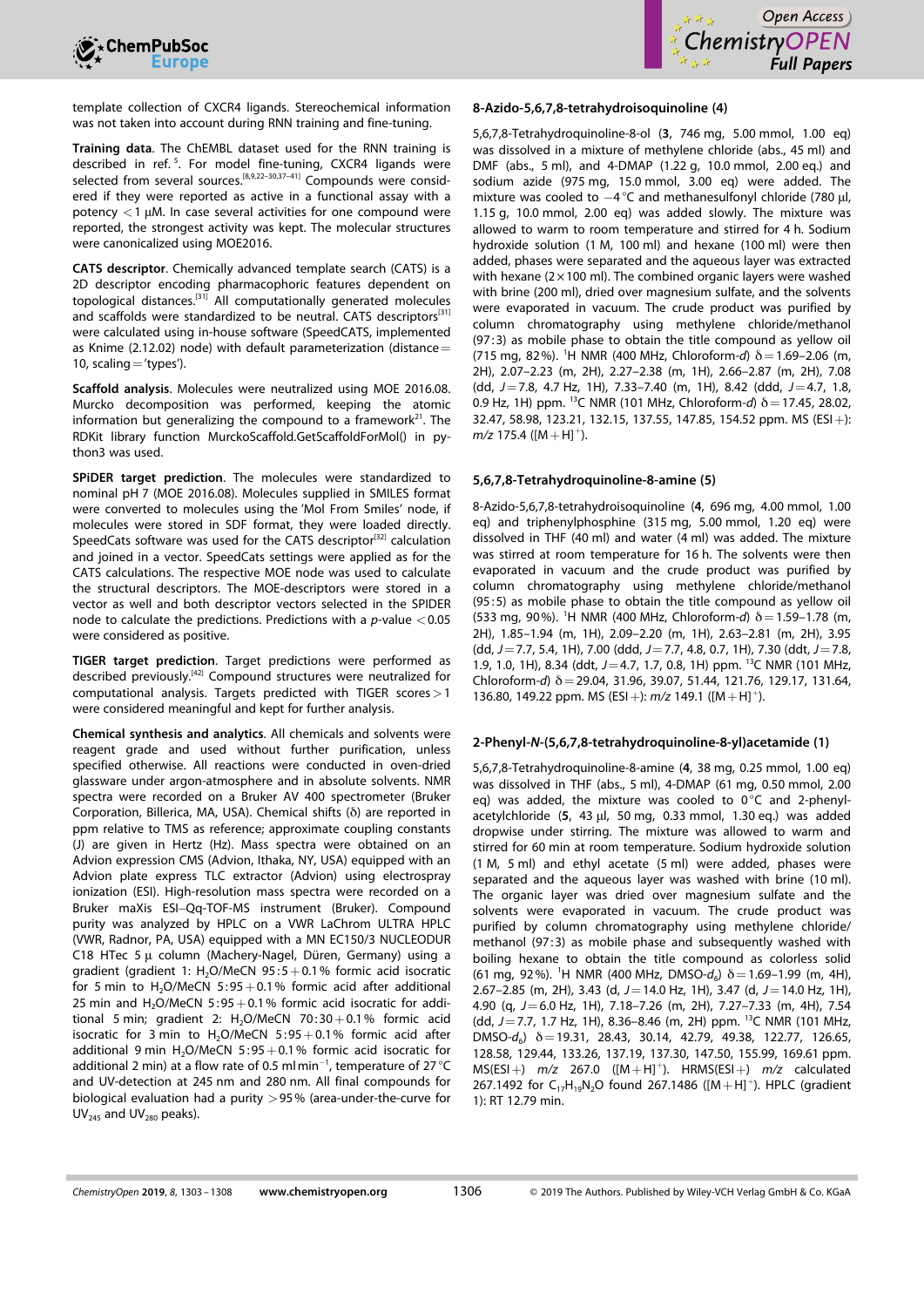



#### *N***-Benzyl-3,4-dihydro-1,8-naphthyridine-1(2***H***)-carboxamide (2)**

1,2,3,4-Tetrahydro-1,8-naphthyridine (**8**, 50 mg, 0.37 mmol; 1.0 eq.) and (isocyanatomethyl)benzene (**7**, 0.5 ml, 463 mg, 3.5 mmol; 10 eq.) were mixed in a 5 ml microwave vial. The mixture was irradiated for 5 minutes at 50°C, followed by 1 hour at 80°C. 1 M sodium hydroxide solution and ethyl acetate were then added, phases were separated, and the aqueous layer was extracted twice with ethyl acetate. The combined organic layers were dried with  $MqSO<sub>4</sub>$  and concentrated in vacuum. The crude product was purified by column chromatography using hexane/ethyl acetate (6:4) as mobile phase to obtain the title compound as colorless oil (74 mg, 75%). <sup>1</sup>H NMR (400 MHz, DMSO- $d_6$ ) δ = 1.87–1.78 (m, 2H), 2.79 (t, *J*=6.3 Hz, 2H), 3.92–3.83 (m, 2H), 4.46 (d, *J*=5.8 Hz, 2H), 6.96 (dd, *J*=7.4, 4.9 Hz, 1H), 7.28–7.18 (m, 1H), 7.37–7.28 (m, 4H), 7.60– 7.53 (m, 1H), 8.13-8.05 (m, 1H), 10.90 (t, J=5.9 Hz, 1H) ppm.<sup>13</sup>C NMR (101 MHz, DMSO-d<sub>6</sub>) δ=20.94, 27.51, 43.26, 43.45, 116.94, 121.89, 126.65, 126.98, 128.33, 138.32, 140.10, 143.41, 152.17, 155.77 ppm. HRMS(ESI +)  $m/z$  calculated 268.1444 for  $C_{17}H_{19}N_2O$ found 268.1441 ( $[M+H]$ <sup>+</sup>). HPLC (gradient 2): RT 11.55 min.

**Spheroid invasion assay**. The spheroid invasion assay (SIA) using the medulloblastoma tumour cell line DAOY was performed as described previously[20] to observe effects of **1** and **2** on cell migration. DAOY cells stably expressing lifeact (LA) Enhanced green fluorescent protein (EGFP) produced by lentiviral transduction with pLenti-LA-EGFP were used for SIA. In brief, 1000 DAOY LA-EGPF cells per 100 μl per well were seeded in a 96 well cell-repellent 96 well microplate (650790, Greiner Bio-one). The cells were incubated overnight at 37°C to form spheroids. 70 μl of the medium was removed from each well, and remaining medium with spheroid was overlaid with 2.5% (final concentration) of ice cold bovine collagen 1 (5005-B, Advanced BioMatrix, San Diego, CA, USA). The collagen is allowed to polymerize for one hour at 37°C. Following the polymerization of collagen, fresh serum free medium was added to the cells and then treated with 10 μM (final concentration) of the compounds. The embedded cells were allowed to invade the 3D collagen matrix for 24 hours, after which they were fixed with 4% PFA and stained with Hoechst. Images were acquired on an Axio Observer 2 mot plus fluorescence microscope (Zeiss, Munich, Germany) using a 5x objective. The extent of cell invasion was determined as the average of the distance invaded by the cells from the center of the spheroid as using automated cell dissemination counter (aCDc). D'Agostino and Pearson normality test followed by unpaired t-test were performed using GraphPad Prism version 7.00 for Apple (GraphPad Software, La Jolla California USA).

**Functional cAMP assay**. Compounds were tested in a singleconcentration assay at 50 μM. CXCR4 (86-0007P), were assayed in functional assays testing their agonistic and antagonistic activity respectively measuring cAMP levels. Assays were provided at a feefor-service basis by DiscoverX (Fremont, CA, USA).

**Target panel screening**. Compounds were tested in a singleconcentration assay at 50 μM. CCR2 (2497, 2501), CCR4 (4229, 4230), CCR6 (4231, 4232), CCR7 (4233, 4234), CCR8 (4235, 4236), CCR9 (4237, 4238), CCR10 (4227, 4228), CX3CR1 (4239, 4240), CXCR1 (4241, 4242), CXCR2 (4243, 4244), CXCR3 (4245, 4246), CXCR5 (4247, 4248), CXCR6 (4249, 4250), D1 (1685, 1686), D2 S (2566, 2569), sst1 (2253, 2254) were assayed in functional assays testing their agonistic and antagonistic activity respectively. CCR1 (361), and D2 L (1405) were assayed in binding assays using scintillation counting. MMP-1 (510), HDAC4 (2493), HDAC6 (2495), HDAC7 (2610), and HDAC9 (2611) were assayed in enzyme-based assays using fluorimetry. Assays were provided at a fee-for-service basis by Cerep (Celle l'Evescault, France).

#### *Acknowledgements*

*The authors thank Lukas Friedrich, Berend Huisman, Claudia Neuhaus and Sarah Haller for technical support. The authors thank Ryan Byrne for proof reading of the manuscript. This research was financially supported by the Swiss National Science Foundation (grant no. CR3212\_159737 to G.S.), the Novartis Forschungsstiftung (FreeNovation: AI in Drug Discovery), and the ETH RETHINK initiative. inSili.com GmbH kindly provided access to the TIGER software.*

#### *Conflict of Interest*

The authors declare the following competing interests: G.S. declares a potential financial conflict of interest in his role as life science industry consultants and cofounder of inSili.com GmbH, Zurich. D.M. was financially supported by an ETH Zurich Postdoctoral Fellowship (grant no. 16–2 FEL-07).

**Keywords:** chemoinformatics **·** chemotaxis **·** drug discovery **·** neural networks **·** phenotypic screening

- [1] G. Schneider, *Nature Mach. Intell.* **2019**, *1*, [128–130](https://doi.org/10.1038/s42256-019-0030-7).
- [2] G. Hessler, K. H. Baringhaus, *[Molecules](https://doi.org/10.3390/molecules23102520)* **2018**, *23*, 2520.
- [3] a) G. Schneider, D. Clark, *Angew. Chem.* **2019**, *131*, [10906–10917](https://doi.org/10.1002/ange.201814681); b) G. Schneider, D. Clark, *Angew. Chem. Int. Ed.* **2019**, *58*, [10792–10803](https://doi.org/10.1002/anie.201814681).
- [4] M. Olivecrona, T. Blaschke, O. Engkvist, H. Chen, *J. Cheminform.* **2017**, *9*, 48.
- [5] A. Gupta, A. T. Mueller, B. J. H. Huisman, J. A. Fuchs, P. Schneider, G. Schneider, *Mol. Inf.* **2018**, *37*, [1700111](https://doi.org/10.1002/minf.201700111).
- [6] M. H. S. Segler, T. Kogej, C. Tyrchan, M. Waller, *ACS Cent. Sci.* **[2018](https://doi.org/10.1021/acscentsci.7b00512)**, *4*, [120–131](https://doi.org/10.1021/acscentsci.7b00512).
- [7] S. Hochreiter, J. Schmidhuber, *Neural Comput.* **1997**, *9*, [1735–1780](https://doi.org/10.1162/neco.1997.9.8.1735).
- [8] A. Gaulton, L. J. Bellis, A. P. Bento, J. Chambers, M. Davies, A. Hersey, Y. Light, S. McGlinchey, D. Michalovich, B. Al-Lazikani, J. P. Overington, *Nucleic Acids Res.* **2012**, *40*, [D1100–D1107](https://doi.org/10.1093/nar/gkr777).
- [9] A. P. Bento, A. Gaulton, A. Hersey, L. J. Bellis, J. Chambers, M. Davies, F. A. Krüger, Y. Light, L. Mak, S. McGlinchey, M. Nowotka, G. Papadatos, R. Santos, J. P. Overington, *Nucleic Acids Res.* **2014**, *42*, [D1083–D1090](https://doi.org/10.1093/nar/gkt1031).
- [10] D. Merk, F. Grisoni, L. Friedrich, G. Schneider, *Commun. Chem.* **2018**, *1*, 68.
- [11] D. Merk, L. Friedrich, F. Grisoni, G. Schneider, *Mol. Inf.* **2018**, *37*, [1700153.](https://doi.org/10.1002/minf.201700153)
- [12] E. De Clercq, *Biochem. [Pharmacol.](https://doi.org/10.1016/j.bcp.2008.12.014)* **2009**, *77*, 1655–1664.
- [13] J. B. Rubin, *Semin. Cancer Biol.* **2009**, *19*, [116–122.](https://doi.org/10.1016/j.semcancer.2008.10.001)
- [14] A. Sachpatzidis, B. K. Benton, J. P. Manfredi, H. Wang, A. Hamilton, H. G. Dohlman, E. Lolis, *J. Biol. Chem.* **2003**, *278*, [896–907.](https://doi.org/10.1074/jbc.M204667200)
- [15] A. Levoye, K. Balabanian, F. Baleux, F. Bachelerie, B. Lagane, *[Blood](https://doi.org/10.1182/blood-2008-12-196618)* **2009**, *113*, [6085–6093.](https://doi.org/10.1182/blood-2008-12-196618)
- [16] P. M. Murphy, *Annu. Rev. [Immunol.](https://doi.org/10.1146/annurev.iy.12.040194.003113)* **1994**, *12*, 593–633.
- [17] Q. Ma, D. Jones, P. R. Borghesani, R. A. Segal, T. Nagasawa, T. Kishimoto, R. T. Bronson, T. A. Springer, *Proc. Natl. Acad. Sci. USA* **1998**, *95*, [9448–](https://doi.org/10.1073/pnas.95.16.9448) [9453.](https://doi.org/10.1073/pnas.95.16.9448)
- [18] A. Mantovani, *[Immunol.](https://doi.org/10.1016/S0167-5699(99)01469-3) Today* **1999**, *20*, 254–257.
- [19] J. A. Burger, T. J. Kipps, *Blood* **2006**, *107*, [1761–1767](https://doi.org/10.1182/blood-2005-08-3182).
- [20] K. S. Kumar, M. Pillong, J. Kunze, I. Burghardt, M. Weller, M. A. Grotzer, G. Schneider, M. Baumgartner, *Sci. Rep.* **2015**, *5*, 15338.
- [21] G. W. Bemis, M. A. Murcko, *J. Med. Chem.* **1996**, *39*, [2887–2893](https://doi.org/10.1021/jm9602928).
- [22] G. Thoma, C. Beerli, M. Bigaud, C. Bruns, N. G. Cooke, M. B. Streiff, H.-G. Zerwes, *J. Med. Chem.* **2008**, *51*, [7915–7920](https://doi.org/10.1021/jm801065q).
- [23] R. T. Skerlj, G. J. Bridger, A. I. Kaller, E. J. McEachern, J. B. Crawford, Y. Zhou, B. Atsma, J. Langille, S. Nan, D. Veale, T. Wilson, C. Harwig, S. Hatse, K. Princen, E. De Clercq, D. Schols, *J. Med. [Chem.](https://doi.org/10.1021/jm100073m)* **2010**, *53*, 3376– [3388.](https://doi.org/10.1021/jm100073m)